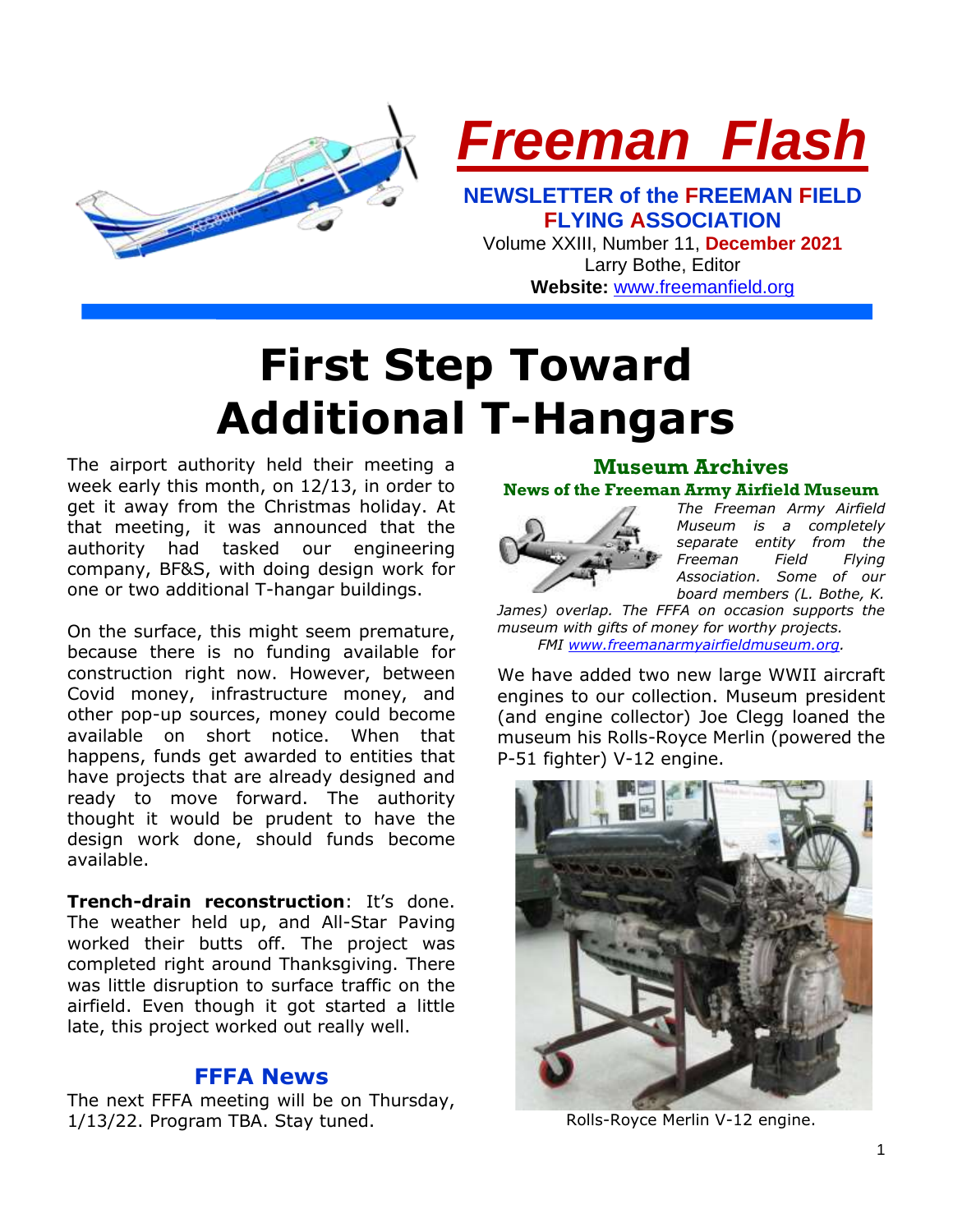Jeff Apple, of Sheridan, IN, donated a 7 cylinder Jacobs radial engine, which Joe Clegg and Larry Bothe picked up on 12/8.



Jacobs R-755-9 radial engine.

While both engines need to be cleaned up, they are on display in the museum annex for our visitors to enjoy. Now we have one of each of the four most common engine configurations used during the WWII era. Those 4 configurations are the flat, horizontally opposed piston engine (we have a 4-cylinder Franklin), V-12 piston engine (the Merlin), radial engine (the Jacobs) and a pure jet engine (Allison J33, also on loan from Joe Clegg). We are very pleased to have these engines on display.

# Stop by the museum and see our new engines and artwork on display.

Besides the new engines, we also now have the original oil painting of Capt. Freeman, the one that hung over the bar in the Officers Club here at Freeman Field during WWII, on display in our entry room. We acquired the painting from Capt. Freeman's nephew, John Freeman, back in April, and had it in storage for several months. Then we discovered that it needed repair and refinishing of the frame. We got it back from Artistic Impressions and hung it a couple of weeks ago.



There is another neat piece of artwork now on display; a print commemorating the anniversary of the Battle of Britain (air battle) during WWII.

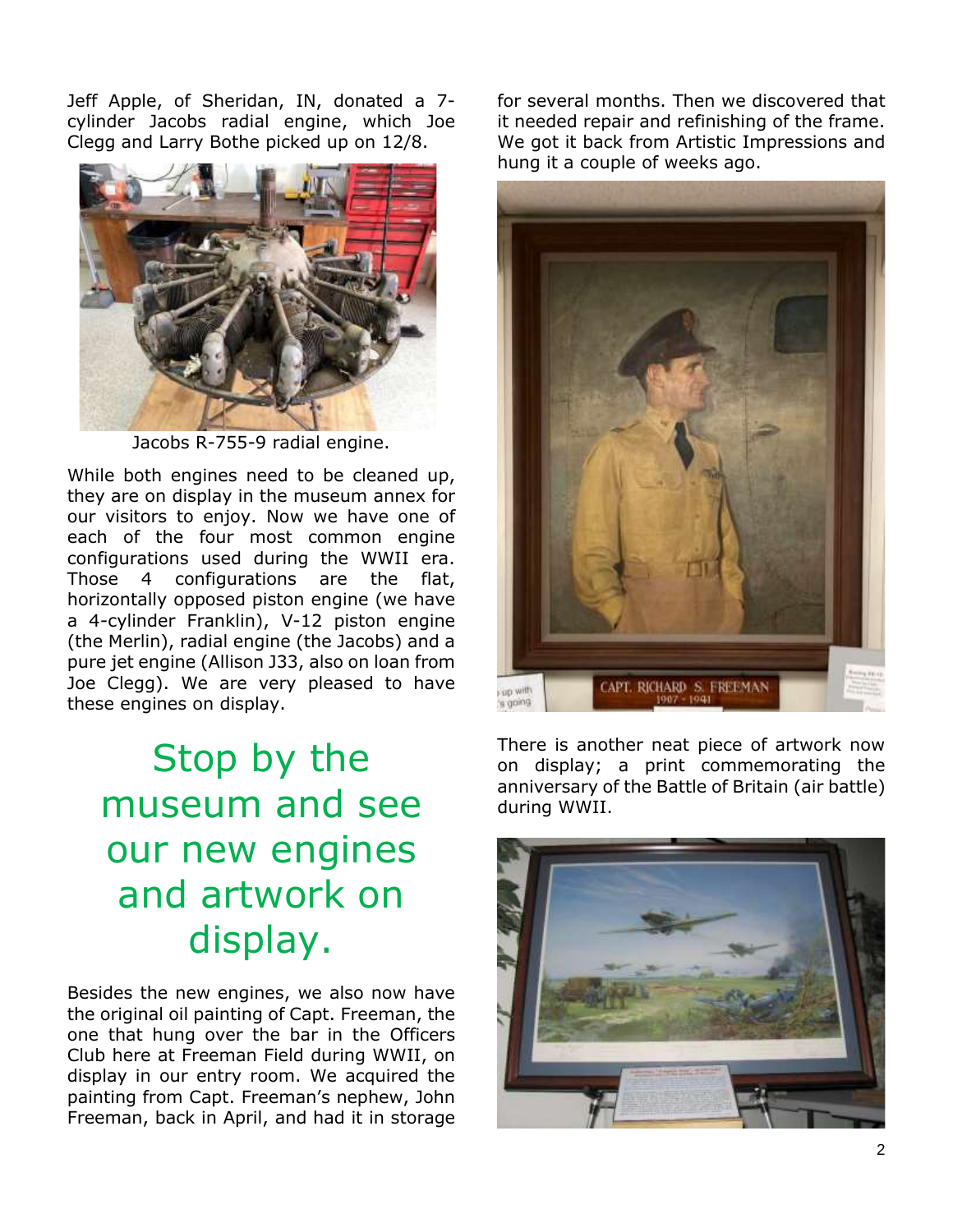# **FFFA Member Activities & Accomplishments**

On Friday, December 3<sup>rd</sup>, several FFFA members flew their planes to Rough River for lunch. No, not at the state-run lodge (now essentially closed until spring), but rather at the privately owned family restaurant at the south end of the field, called the Lake House. Your editor didn't even know about the place until **Helmet Weislein** organized us to go there. **Penny Litz** flew her C-150 down from Mt. Comfort, **Steve Morse** and **Larry Bothe**  came down in Larry's Champ, Helmut of course came over in his fire-breathing Zlin Savage Cub, and a couple of the KY crowd (not FFFA members) Jimmy Shulthise & Mark Cottrell also flew or drove in. The food and service were good, and the prices reasonable. I would go back there anytime.



L to R: Jimmy Shulthise, Mark Cottrell, Larry Bothe, Penny Litz, Steve Morse; at the Lake house 12/3/2021. Helmut Weislein took the picture.

**Larry Bothe** passed his BasicMed flight physical on 12/15. He's good for 4 more years. Words of wisdom: The older you are, the harder it gets. Enjoy flying while you can.

## **LSC Glider News – Cold Weather Soaring** By Steve Hayes

In early November, we had a good fall soaring day: surface temp 46°f, dew point approximately 22°f and with good lift under scattered cumulus at 5,500 feet. One of our

pilots remained aloft for over four hours. He developed severely cold hands and feet. By the time he had hangered his glider, he was chilled and shivering uncontrollably—our first case of hypothermia this winter soaring season.

Definition: Hypothermia is a medical emergency that occurs when our body loses heat faster than it can produce heat, causing dangerously low body temps.

Hypothermia is insidious, beginning in our extremities (feet and hands) before the rest of our body feels cold. By the time our core feels cold, we are already hypothermic. Shivering is the body's last-ditch effort to warm us. Shivering is the last clue to remove ourselves from the cold environment. Land the glider! By the time shivering starts, our core temperature has already dropped well below normal. Blood circulating in our core and brain is colder than normal. We are already functioning below peak capacity. Our thinking processes and reflexes are depressed, and we experience fatigue. Continued exposure will produce sleepiness, and eventually death. Hypothermia is more likely in a glider because we are cramped into a drafty cockpit with little movement or exercise that could generate body heat. In addition, insulating our bodies for surface temperatures is insufficient insulation while operating at higher altitudes for prolonged flights. This is particularly true if we have been sweating while rigging the glider for flight, without changing our base layer before flying. Water conducts heat away from the body quickly.

Let's talk about some of the physiological changes that occur when we are exposed to a cold environment, and our body progresses toward hypothermia. Our bodies are endowed with a number of automatic functions. One of the most important of these is maintaining a normal core temperature. That's slightly different among individuals, but is generally about 98.6°f. Hypothermia occurs when our body temperature drops below 95°f. 1 In a cold environment (gliders are drafty and without heaters) maintenance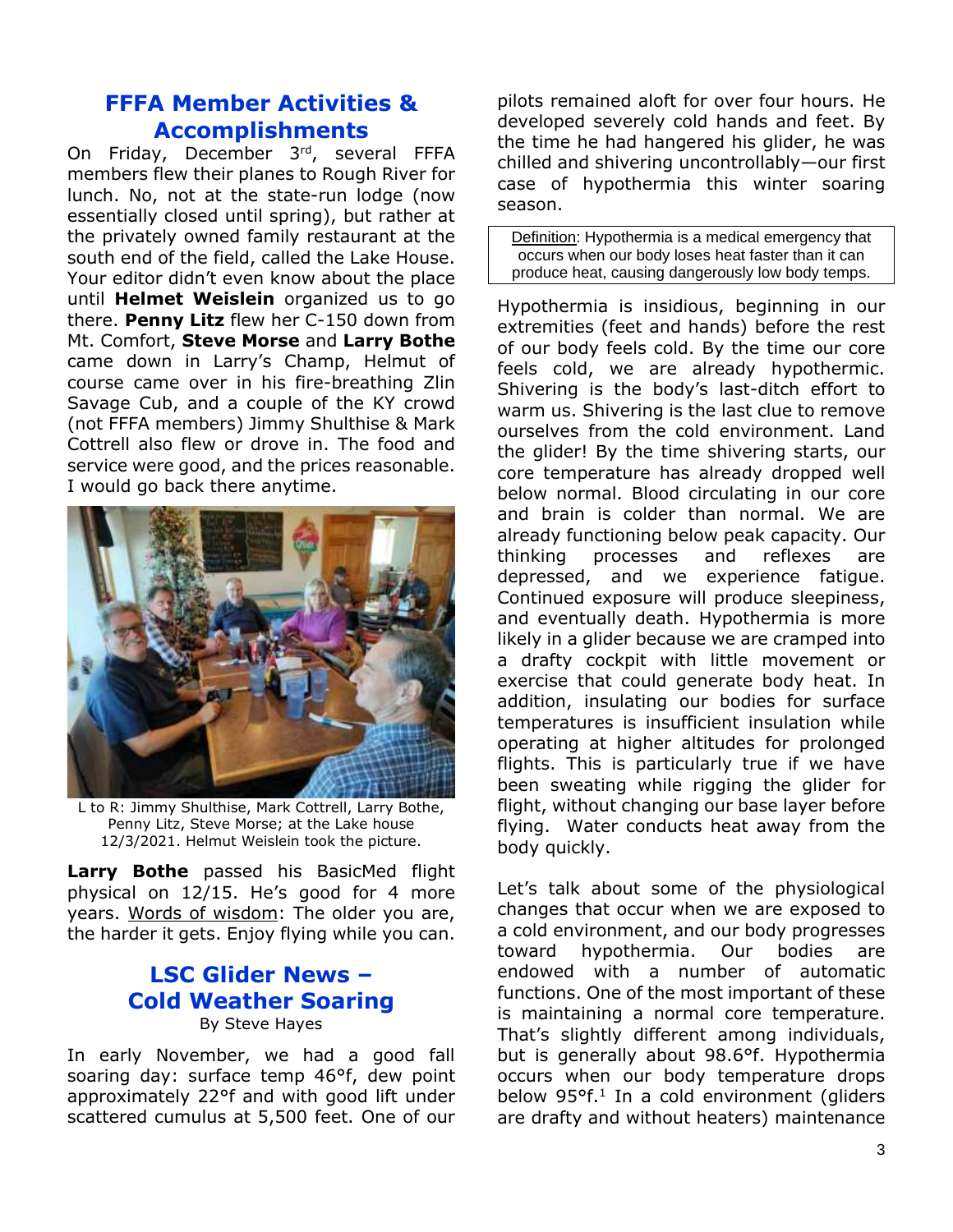of core temperature comes at the expense of the extremities (hands and feet, nose and ears), where even under normal temperatures, blood flow is significantly less than in the core and head. Blood flow in the extremities is worsened in pilots with diabetic neuropathy or other diseases of small arteries.

So, the brain says core temperature has dropped slightly—better warm up. The brain then sends signals to the arteries in the extremities to contract, thus decreasing WARM blood flow and causing feet and hands to feel cold. This happens before we have the sensation of feeling chilled. It is time to increase insulation to the chest, abdomen and head. Carry an extra garment that can be pulled over your chest, and change out your hat for something warmer, possibly a hood to pull up over your hat. Protecting your head is essential because 20% of blood flow goes to the head. Your head is a significant heat sink, losing large amounts of heat through radiation to the cold environment, and through convective losses. Insulated boots or down over-booties covering your feet and lower leg will significantly delay/prevent cold feet.

#### Warm Feet + Warm Hands  $=$ Warm Core

Now another problem arises. The brain has removed blood volume from the extremities, allowing them to become cold. Your feet turn white, and you have trouble feeling them. Blood is concentrated in the core. The brain and other sensors in large arteries around the heart recognize that the core blood volume is too high. The kidneys are directed to remove volume; thus, Cold Diuresis begins. Our urine volume increases, removing both salt and water from the system. This cold diuresis happens in any cold environment; in a glider, a swimming pool, a cool movie theater, or while shoveling snow. They are all the same to your vasculature. One misconception that persists is that cold diuresis is the same as dehydration—it is not. Dehydration is the loss of primarily water without much salt loss.

Cold diuresis loses both salt and water, so recovery from hypothermia requires replacement of both salt and water. Salt plus water, salty beverages such as tomato juice or sports drinks, are ideal. The sports drinks also contribute glucose for quick energy. Water plus salty foods are also a good replacement. Replacing water without salt will lead to a slower recovery, headache and fatigue.<sup>2</sup> However, there is no point in hydrating while still in the cold environment, which will only lead to more diuresis. **During recovery, hydrate with warm fluids.**

The quickest way to recover from hypothermia is in a warm bath or hot tub. At the airport, a very warm car may be our best option. The reason for hydrating (warm fluids) and eating may not be completely obvious. Remember that our brain has removed most, if not all, of the blood from our extremities, and has removed that fluid (salt and water) from our bodies with cold diuresis. During rewarming, the arteries in the extremities dilate and fill with blood to reestablish circulation and warming. However, reestablishing flow to the extremities now drops the blood volume and pressure in the core. Should you not start rehydrating immediately, the most common complication is dizziness upon standing. A drop in hydrostatic pressure in the brain causes the dizziness. Warm the salty hydration fluid, or recovery will be slower. If you find a buddy in a hypothermic state, for goodness' sake, do not leave him alone. Help him warm and rehydrate, and help him with his equipment. Shame on me for not helping my friend described in the first paragraph. I not only failed him but also failed myself as a physician—my apologies.

Hypothermia can kill: The brain signals shivering to commence when core temperature is about 94°f. At this point, our condition has become **critical,** and we may not survive a landing. Remember, we are shivering uncontrollably; our cold brain is functioning well below optimum, our reflexes are sluggish, and we may not be able to feel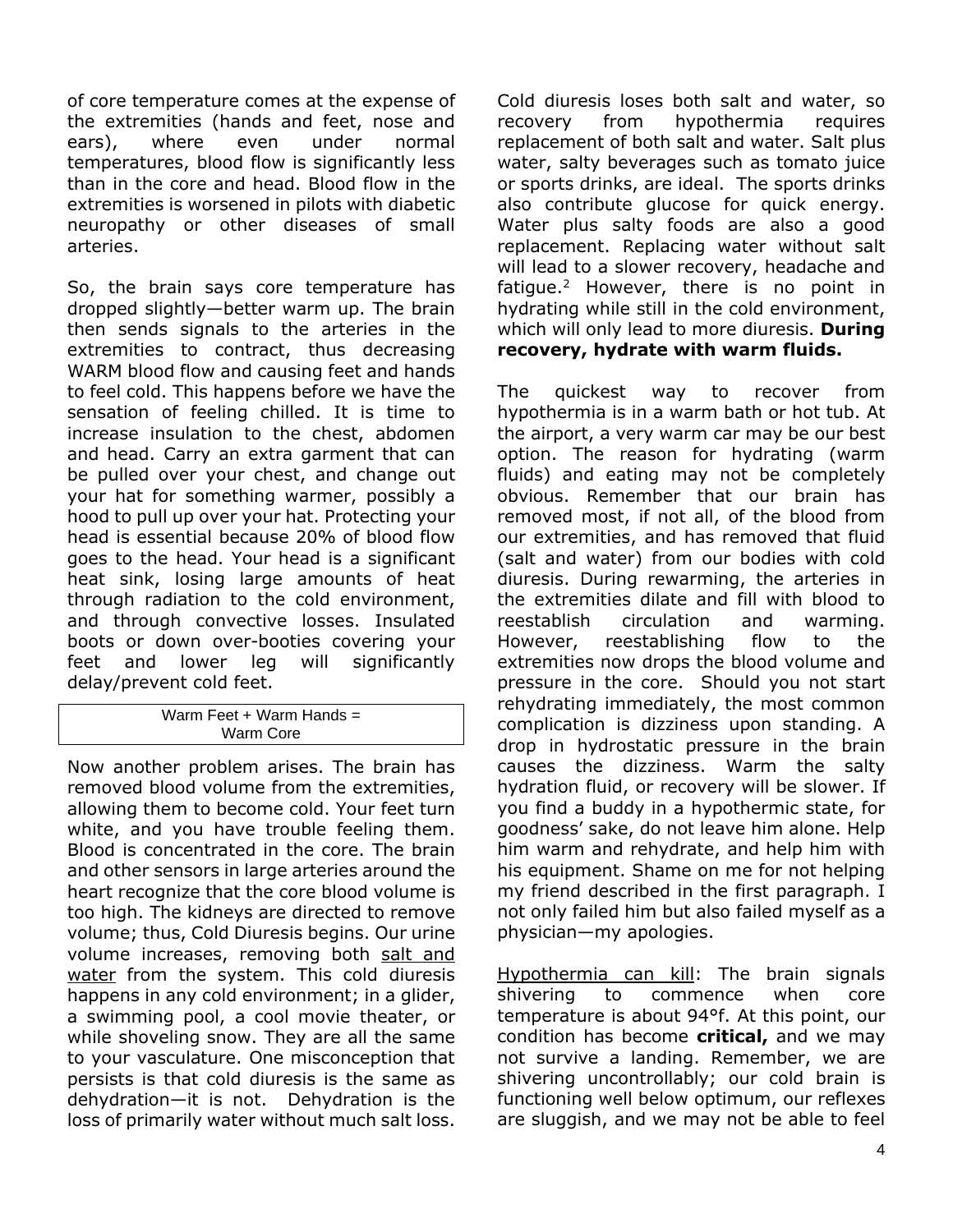our feet on the pedals. Preventing hypothermia is the road to an enjoyable long winter flight, when the conditions are just right. Carrying some sports drinks and tomato juice in the car during winter activities, for hypothermic emergencies, is also good prevention.

#### References:

1. Mayo Clinic Staff. Hypothermia—Symptoms and Causes. [www.mayoclinic.org,](http://www.mayoclinic.org/) April 18, 2020.

2. Johnson, Dr. Daniel L. Some Effects of Cold. Soaring Magazine, October 2014, pp. 8-9.

# **Airline Perspective –** Flying During the Holidays By Adam Springmeyer

Hello to all! I want to wish you and your families a Happy and Merry Christmas, and a safe and healthy New Year. I will be celebrating Christmas this year in Montreal, Canada. The life of an airline pilot never stops, especially during the holidays. That leads me to this month's article which, was a request from the one and only Larry Bothe.

Larry wanted to know what it is like to work on the holidays, especially during Christmas. The first thing to remember is that everything works on a seniority basis. The more senior you are, the more days off you can enjoy, and the better your schedule becomes. The most coveted schedule is to hold every weekend and holiday off, while maintaining maximum allowable flight time and pay. In every airline, a pilot or flight attendant bids on a monthly basis. Ground personnel; such as gate agents, mechanics, and line personnel, can bid every 6 months, or perhaps annually, for their schedules.

I have worked every Christmas since becoming an airline pilot, except in 2016. I was originally assigned a trip from Pittsburgh (PIT) to Newark (EWR), and then to Minneapolis/Saint Paul (MSP). The trip was to go back through the same airports the next day. However, on this trip I was called off due to another pilot needing to be evaluated by a company check pilot. I was given both days off with pay, which was nice.

The other times, I was either a reserve pilot (meaning on-call), or a line-holder (flying an actual trip). The most memorable experience was being stuck in Ottawa, Canada the day after Christmas, 2014. A terrible snow storm had captured the entire Northeast, and had cancelled everything. My crew and I got to explore the city. We enjoyed authentic poutine (a food; French fries & bean curds, topped with brown gravy), saw the capital building all decorated with lights, and then enjoyed coffee and donuts from the first Tim Horton's ever built. It was a relaxing day for us, but extremely frustrating for our passengers, as they could not get anywhere along the east coast.

Flying during the holidays can be stressful for all our passengers, crew, and staff. Everyone remembers the scenes from *Home Alone* and *Home Alone 2: Lost in New York,* with the family running through the terminal of Chicago's O'Hare Airport trying to catch their flight to France and Florida. Most people think that airlines reduce the flying on the holidays themselves. The truth is that Saturdays are the only days where the airlines have a reduced schedule. Holidays are the times when the number of people flying reaches the highest point. This particular Christmas, the airlines are expecting more passengers than the pre-COVID pandemic numbers, by 20%! This, along with seasonal weather or unforeseen maintenance issues, could cause delays, missed connections, and cancellations. We ask for your patience and understanding. We cannot all be with our families as we try to unite you and yours. Allow me to pass along some helpful travel tips this season:

1. Arrive to the airport at the check-in counter at least 3 hours early for a domestic departure, and 4 hours early for an international departure. With the amount of people expected, everything is going to be full.

2. When getting in line at security, have your travel documents ready to go and hand them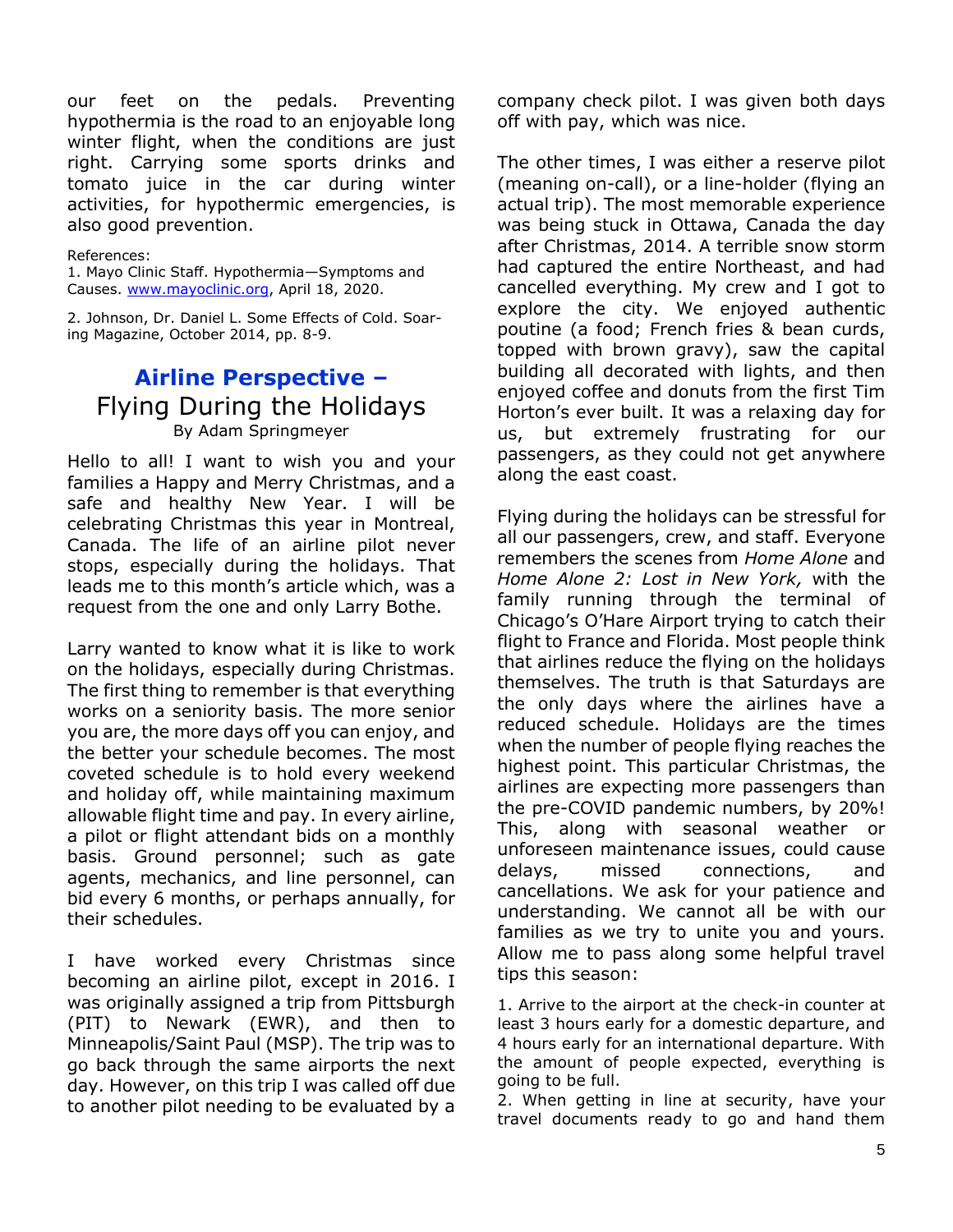directly to the TSA agent. This keeps the line moving. If you are traveling with a large party, have each individual hold their own ticket. One person scanning and handing each ID to the TSA agent causes delays.

3. As you enter the TSA checkpoint, have all of your toiletry items in one plastic resalable bag. This will also keep the line moving.

4. Upon arriving at the gate, please keep your items to one carryon and one personal item. If there is any doubt, please check the bag before scanning your boarding pass. This will keep the boarding lane clear, and everyone can get on the plane in a timely manner.

5. After landing and arriving at the gate, please do not just stand up and grab your bags from the overhead bin. Not everyone can get off at once. Please wait until a few rows ahead of you have a chance first. Again, this will keep the line moving quickly, and people with connections will be able to get their bags.

6. Please say "Hello" and "Merry Christmas/Happy Holidays" to us. We cannot be with our family right at the moment, and having a friendly smile and face keeps us and other staff motivated to get you safely on your way.

*Author's Note: Feeding the pilots and flight attendants with food, or giving gift cards to a coffee shop in the airport, is a great way to earn brownie points…especially during the holidays!!!*

Thanks to each and every member for reading these articles, and to the ones who send in requests for different topics. If you have any questions that you would like answered, please email me at [adam.springmeyer@gmail.com.](mailto:adam.springmeyer@gmail.com) Fly Safe, and Blue Skies.

# **Sell – Buy - Announcements**

**Seymour Glider Operation Information** The Louisville Soaring Club would like aircraft flying at SER to know that the gliders almost always operate off runways 14/32. However, that does not mean that the wind favors 14 or 32. The gliders and tow plane use 14/32 because it is convenient to where the gliders are stored. … All the gliders have radios. When approaching the field, especially on weekends, call addressing *Seymour Glider Operations* and ask where the gliders are; they will tell you. It actually works best, when glider operations are in progress, for power planes to use 5 or 23. FMI [www.soarky.org,](http://www.soarky.org/) or call Mike Carlson, President, 502-321-6349.

#### **FFFA Officers - Contacts**

- **Karen James**, President, 812-498-4482 [Flygirl172@me.com](mailto:Flygirl172@me.com)
- **Jan Sipes**, Vice President, 812-522-9446 [sipesj@hotmail.com](mailto:sipesj@hotmail.com)
- **Brett Hays**, Secretary, 812-528-2186 [brett@bretthays.law](mailto:brett@bretthays.law)
- **Larry Bothe**, Treasurer/Membership, 812-521-7400 [LBothe@comcast.net](mailto:LBothe@comcast.net)
- **Barty Moffett**, Board, 812-528-0012 [barty@barty.com](mailto:barty@barty.com) **Tom Hallow**, Board, 812-569-4293
- [hallow1950@gmail.com](mailto:hallow1950@gmail.com)
- **Zach Grant**, Board, 317-201-4293
	- [L1011jock@sbcglobal.net](mailto:L1011jock@sbcglobal.net)

## **Local Event Calendar at a Glance**

FFFA December meeting: No Christmas dinner. Maybe we'll skip it entirely. More next month.

Local aviation events are about over for 2021. Here are some important dates for advance planning in 2022:

 Sun 'n Fun 2022 April 5-10 AirVenture 2022 July 25-31

\*\* Two asterisks mean Cliff Robinson will be performing an air show at that event; \*one asterisk means Cliff will be there offering Stearman rides, but no air show. If you want to see world-class aerobatics with no admission charge, attend one of the shows.

#### **Association & Meeting Information**

**Freeman Field Flying Association** meets the 2nd Thursday of each month, 7:00 PM, at the Freeman Army Airfield Museum. No meeting in July. Christmas dinner in December. *Join FFFA:* Dues are \$10 per year. Send a check, payable to *FFFA*, to Larry Bothe, 1082 Governors Ln, Seymour, IN 47274-1135. Include e-mail address and phone number. ½ price after the 4<sup>th</sup> of July.

Airport Authority meets the 3rd Monday of each month at 7:15 PM, terminal building conference room. **Freeman Army Airfield Museum** board meets the 3rd Tuesday of each month, 6:00 PM, main museum building, Map Room.

*Freeman Flash* issues going back to 1999 are available if you contact the editor.

# **Help the Museum Amazon Smile**

Do you shop at Amazon? By going to [smile.amazon.com/ch/35-2060830](https://smile.amazon.com/gp/f.html?C=2G90H5KCIP85S&K=2VTXI0JVQ9P03&M=urn:rtn:msg:20200916150434fc881c11cab348d3a4f099162e20p0na&R=2UBM9H8M3BFTA&T=C&U=http%3A%2F%2FSMILE.AMAZON.COM%2Fch%2F35-2060830&H=CSZVRKAG4KHA6UFLZ5AQIJKTGP8A) to place your order, you can help the museum. Amazon will give